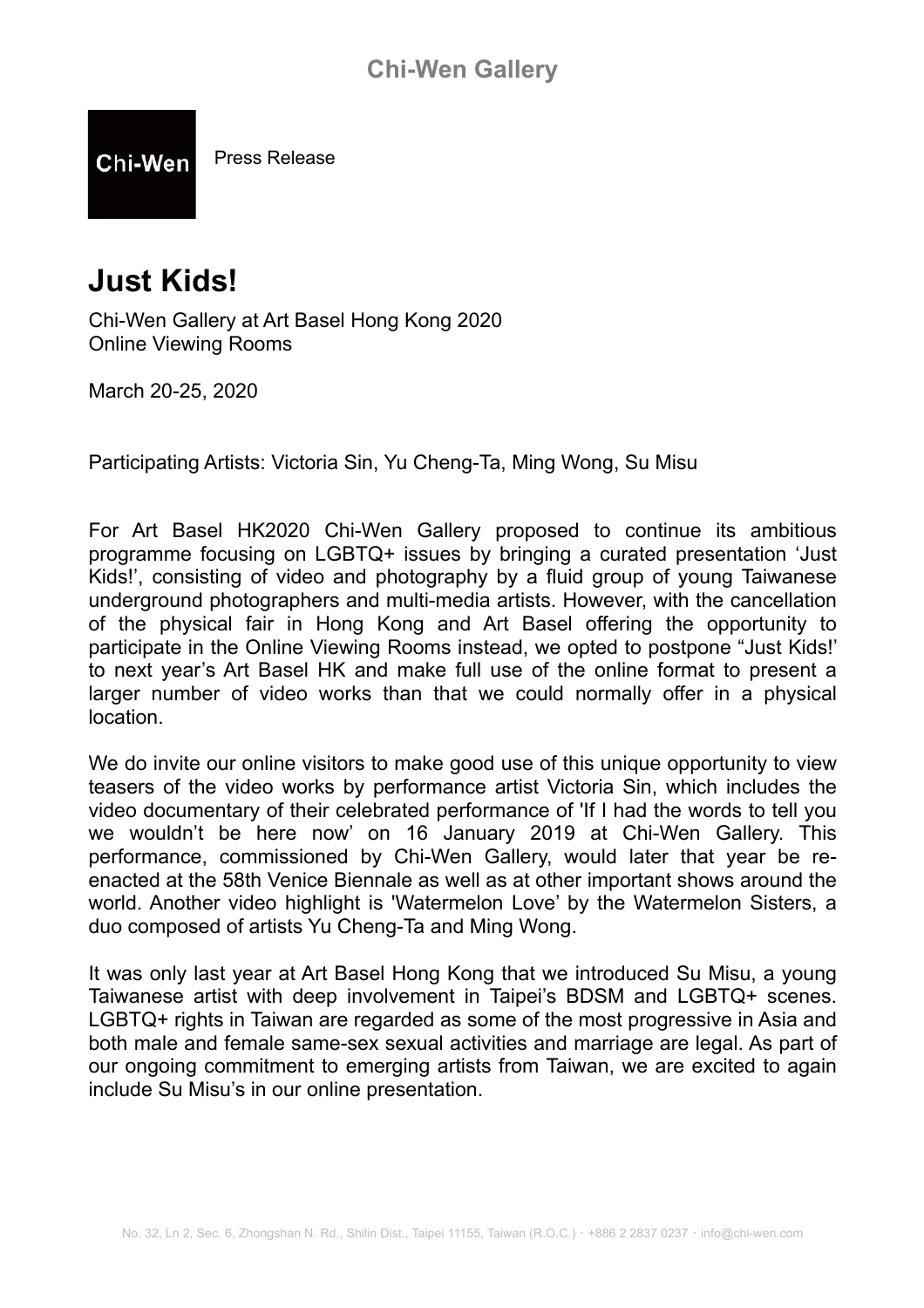# **About Artists**

# **Victoria Sin**

Victoria Sin (b. 1991) currently lives and works in London, UK.

Victoria Sin is an artist using speculative fiction within performance, moving image, writing, and print to interrupt normative processes of desire, identification, and objectification. Drawing from close personal encounters of looking and wanting, their work presents heavily constructed fantasy narratives on the often unsettling experience of the physical within the social body.

Victoria recent presentations include: Age of You, MOCA, Toronto (CA, 2019); La vie des chose, MOMENTA biennale de l'image, Montreal (CA, 2019); Kiss My Genders, Hayward Gallery, London (UK, 2019); Display, Dortmunder Kunstverein, Dortmund (DE, 2019); Meetings on Art, The 58th Venice Biennale, Venice (IT, 2019); Rising up in the infinite sky, Sophia Al-Maria: BCE, Whitechapel Gallery, London (UK, 2019); Do Disturb, Palais de Tokyo, Paris (FR, 2019); PLANTSEX, General Ecology, Serpentine Galleries, London (UK, 2019); If I had the words to tell you we wouldn't be here now, Chi-Wen Gallery, Taipei (TW, 2019); DRAG, Hayward Gallery, London (UK, 2018); The sky as an image, an image as a net, Serpentine Park Nights, London (UK, 2018); Swinging Out Over the Earth, Whitechapel Gallery, London (UK, 2018); Indifferent Idols, Taipei Contemporary Art Center, Taipei (TW, 2018); Block Universe, Brunel Museum, London (UK, 2018); We Share the Same Tears, Whitechapel Gallery, London (UK, 2018); TATE EXCHANGE: GENDER TALKS, Tate Modern, London (UK, 2017).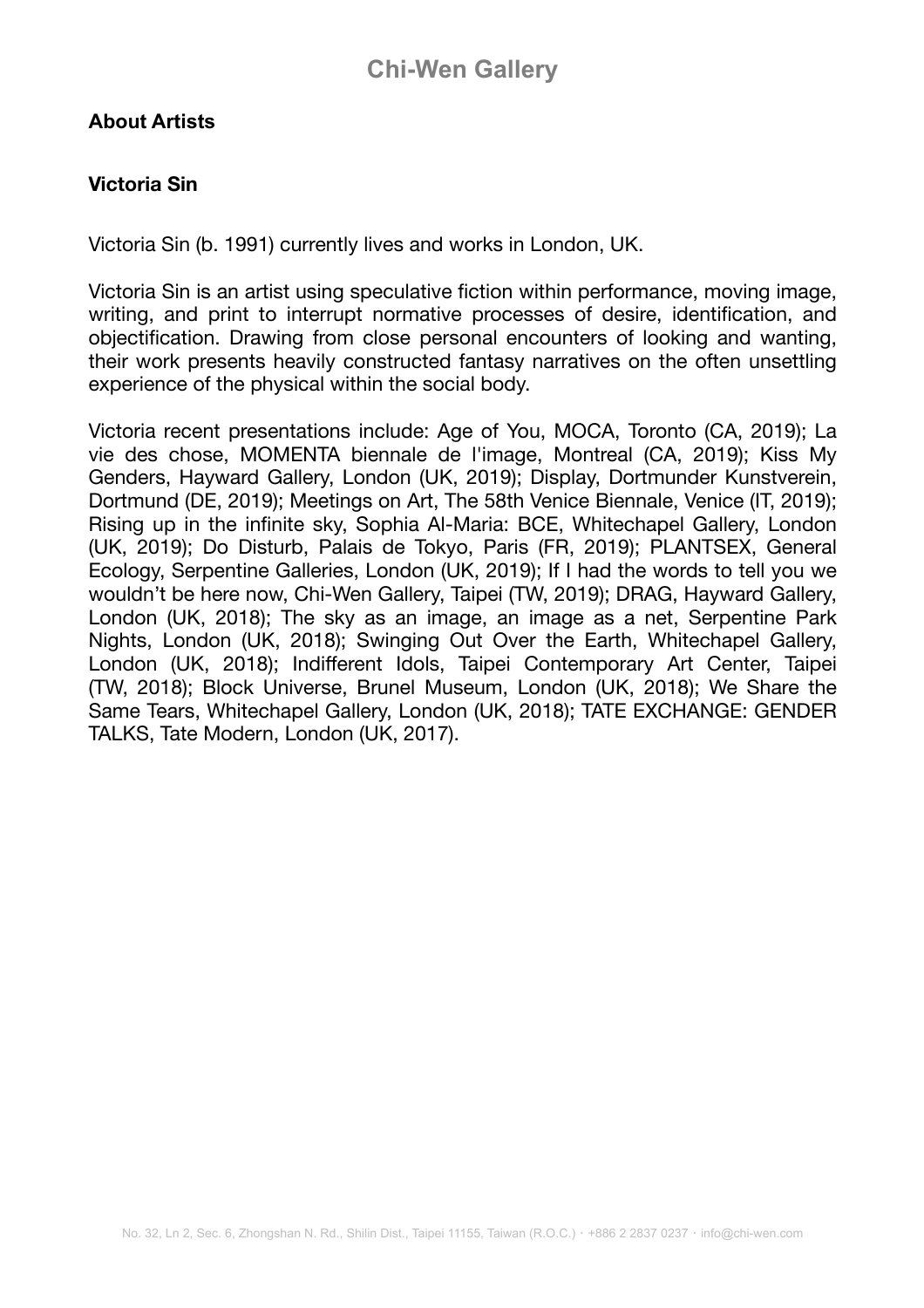# **Yu Cheng-Ta**

Yu Cheng-Ta (b. 1983) currently lives and works in Taipei, Taiwan.

Working primarily with non-professional actors in staged performances, Yu has developed a body of work that deals with the interstitial spaces and humorous misunderstandings that arise when different languages and cultures collide.

Yu has participated in many important exhibitions, festivals and biennials, including: "Durian Exercise Room", Gyeonggi Museum of Modern Art (KR, 2020); "FAMEME", Performa 19 Biennial, New York (US, 2019); "Watermelon Sisters Go Camping in Paris", Centre National de la Danse, Paris (FR, 2019); "Watermelon Love" at Centre Pompidou, Paris (FR, 2018); "Tell Me What You Want" at Kunsthal Charlottenborg, Copenhagen (DK, 2018) and Centre Pompidou, Paris (FR, 2018); "Tell Me What You Want – A Solo Exhibition by Yu Cheng-Ta", Hong-gah Museum, Taipei (TW, 2017); "Polyphonies", Centre Pompidou, Paris (FR, 2016); "Life in Between – Delight and Discomfort", Gwangju City Museum of Art, Gwangju (KR, 2016); "Declaration/ Documentation", Taipei Biennial, Taipei (TW, 2016); Forum Expanded at 65th Berlin International Film Festival, Berlin (DE, 2015); "Social Factory", 10th Shanghai Biennial, Shanghai (CN, 2015); "Practicing LIVE", Taipei Fine Arts Museum, Taipei (TW, 2014); 2nd CAFA Biennial, Beijing (CN, 2014); Solo Exhibition "My Private Foreign Affairs", Kaohsiung Museum of Fine Arts (TW, 2013); "Biennial Cuvée 08", OK Center for Contemporary Art, Linz (AT, 2012); The 53rd Venice Biennale Taiwan Pavilion, Venice (IT, 2009); First Place of Taipei Arts Awards, Taipei Fine Arts Museum (TW, 2008).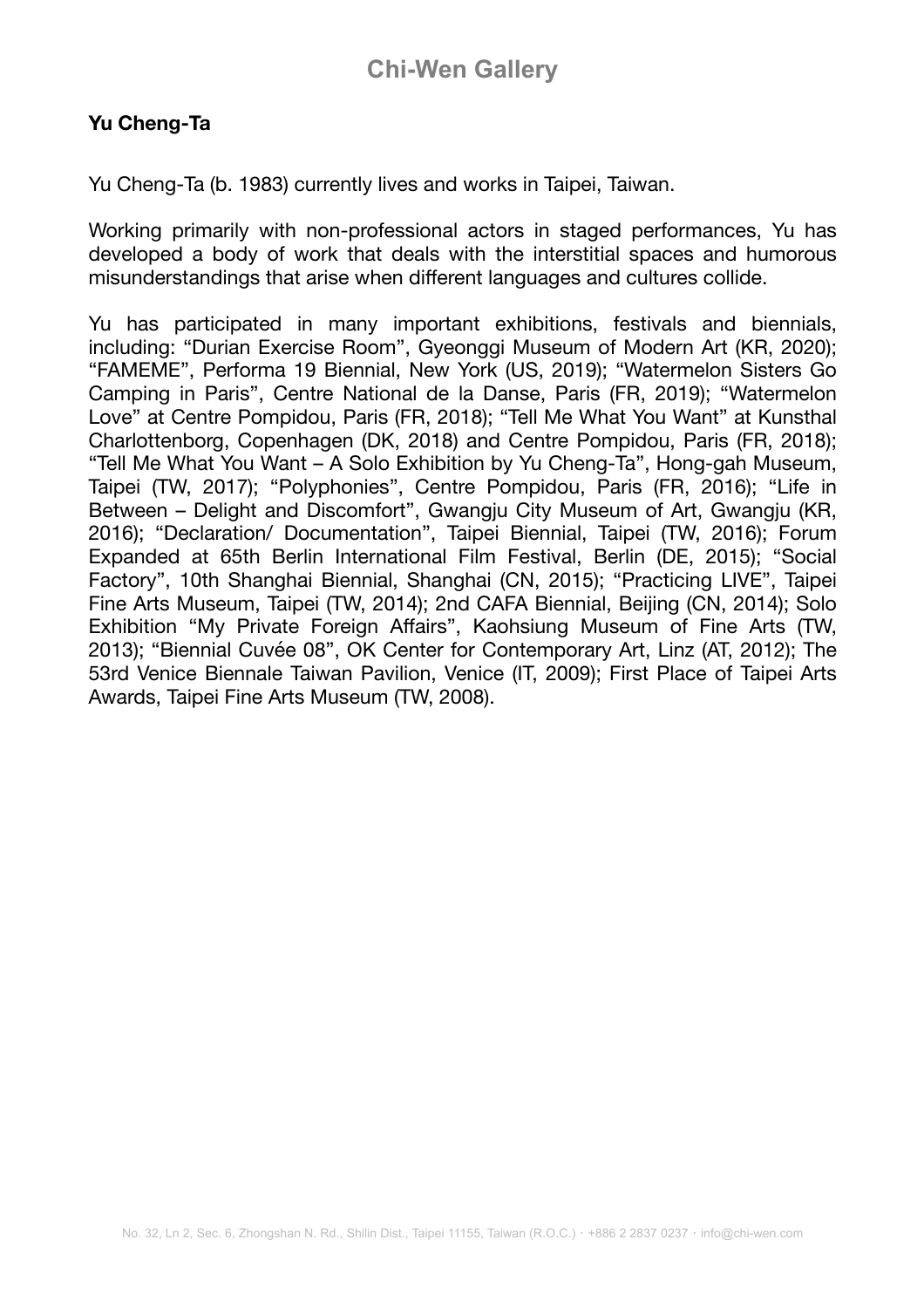# **Ming Wong**

Ming Wong (b.1971) currently lives and works in Berlin.

Ming Wong builds layers of cinematic language, social structure, identity and introspection through his re-telling of world cinema and popular culture in his videos, installations and performances. With imperfect translations and reenactments, he casts an actor (often himself) as every character in a story. Wong attempts to unravel ideas of 'authenticity', 'originality' and the 'other', with reference to the act of human performativity. He looks into how culture, gender and identity are constructed, reproduced and circulated, as well as how it all feeds into the politics of representation. Though untrained as an actor, he has embarked on an artistic practice that is at once highly influenced by cinema and is in constant dialogue with measures of performativity, gender, and difference. Recent projects have become more interdisciplinary, incorporating performance and installation to flesh out his exploration of cultural artifacts from around the world.

His has participated in many important exhibitions, festivals and biennials, including: Asian Art Biennial (TW, 2020); Busan Biennale (KR, 2018); Dakar Biennale (SN, 2018); Dhaka Art Summit (BD, 2018); Para Site, Hong Kong (CN, 2018); SAVVY Contemporary, Berlin (DE, 2018); Centre National de la Danse, Paris (FR, 2018). He has had solo exhibitions at leading institutions worldwide, including UCCA, Beijing; Shiseido Gallery, Tokyo; REDCAT, Los Angeles; He has participated in Sydney Biennale (2016 & 2010); Asia Pacific Triennial (2015); Shanghai Biennale (2014); Lyon Biennale (2013); Liverpool Biennial (2012); Gwangju Biennale (2010); Performa 11, New York (2010). He represented Singapore at the 53rd Venice Biennale in 2009 with the solo presentation Life of Imitation, which was awarded a special mention.